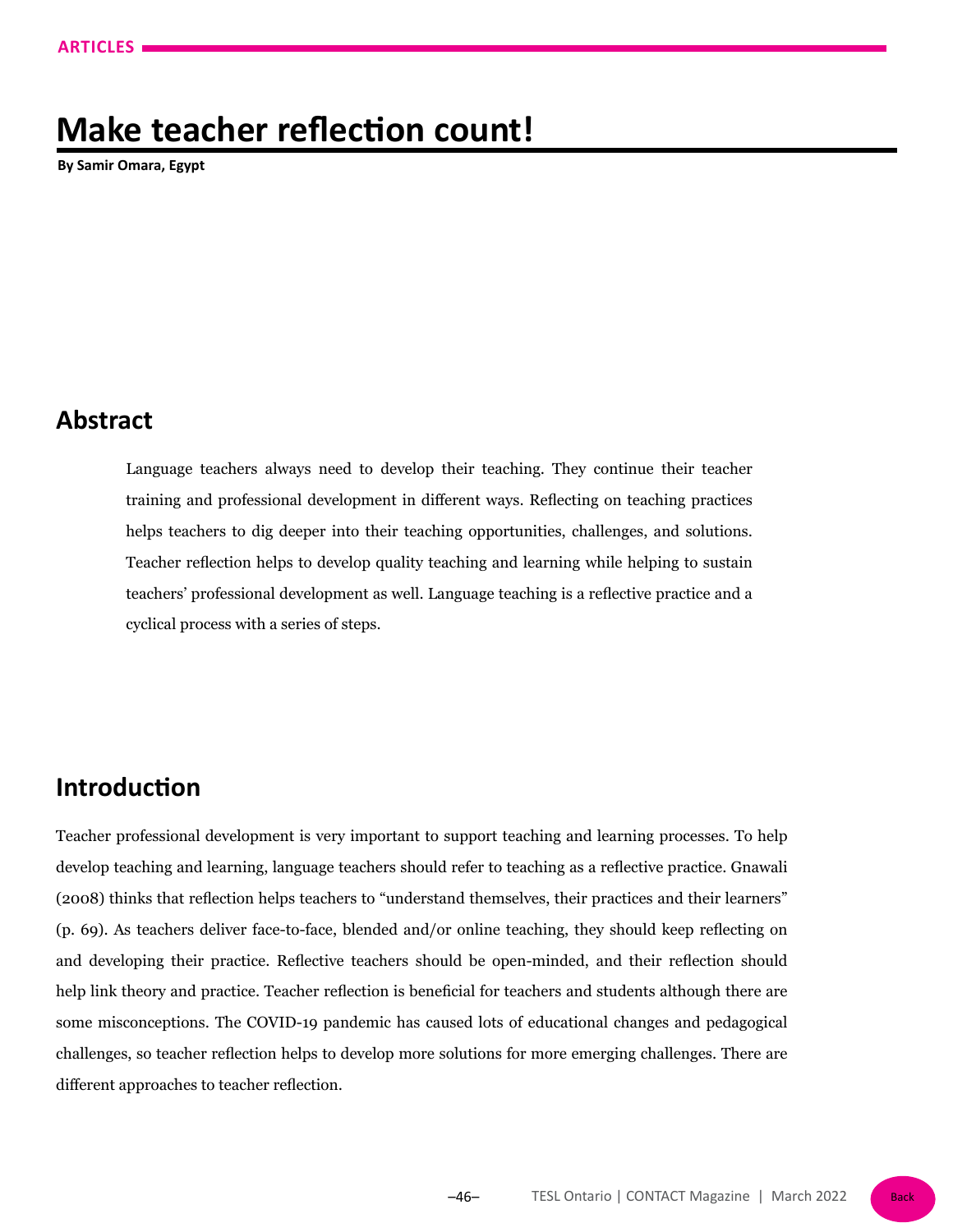#### **Reflective practice**

Reflection is a key requirement for teacher professional development. It is the process that helps language teachers to question their everyday practice. Teachers work individually and in communities of practice to check what went well and what would be better in case it would be conducted differently. Reflection helps teachers to develop their performance through learning from their professional practices. It goes beyond checking previous practices into future improvements. It is beneficial for both pre-service and in-service language teachers. Bailey (1997) thinks that "reflective teaching is extremely valuable as a stance, a state of mind, a healthy, questioning attitude toward the practice of our profession" (p. 15).

Teacher reflection should be deliberate, purposeful, structured—linking theory and practice. Teachers should practice reflection consciously and purposefully; they reflect because they need to develop both teaching and learning. Through reflection, teachers should link theory and practice by checking lesson plans and practices in a structured approach. They should reflect on teaching in order to develop students' learning. They should reflect to help change and develop teaching, learning, and school practices.

There are some principles of reflective practice. Reflective practice is evidence-based; when teachers reflect on their practices, they use evidence to develop practical insights. It involves dialogue; teachers communicate with peers to give, get, and reflect on constructive, developmental, and non-judgmental feedback. It explores beliefs and practices; teachers' beliefs impact their teaching practices. Therefore, it is beneficial to explore such beliefs and their practices. It is a way of life; it helps teachers, educators, and professionals to get used to reflection as a part of their personal and professional behaviors and development.

Reflective teachers should be open-minded, responsible, and wholehearted. To be open-minded, teachers should have a desire to get, reflect on, and act upon different feedback and insights form others, including students and peers. They should pay much attention to different possibilities and experiences. They should accept the possibility of errors. To be responsible, teachers should be fully aware of the possible consequences of their actions and practices in classrooms and schools. Therefore, they should plan, reflect on, and act upon their teaching continuously. To be wholehearted, they should help to develop teaching, learning, and professional development. To develop open-mindedness and responsibility is to develop wholeheartedness.

#### **Reflective cycle**

According to Bartlett (1990), the reflective cycle consists of five steps. They are "mapping, informing, contesting, appraising and acting" (p. 209).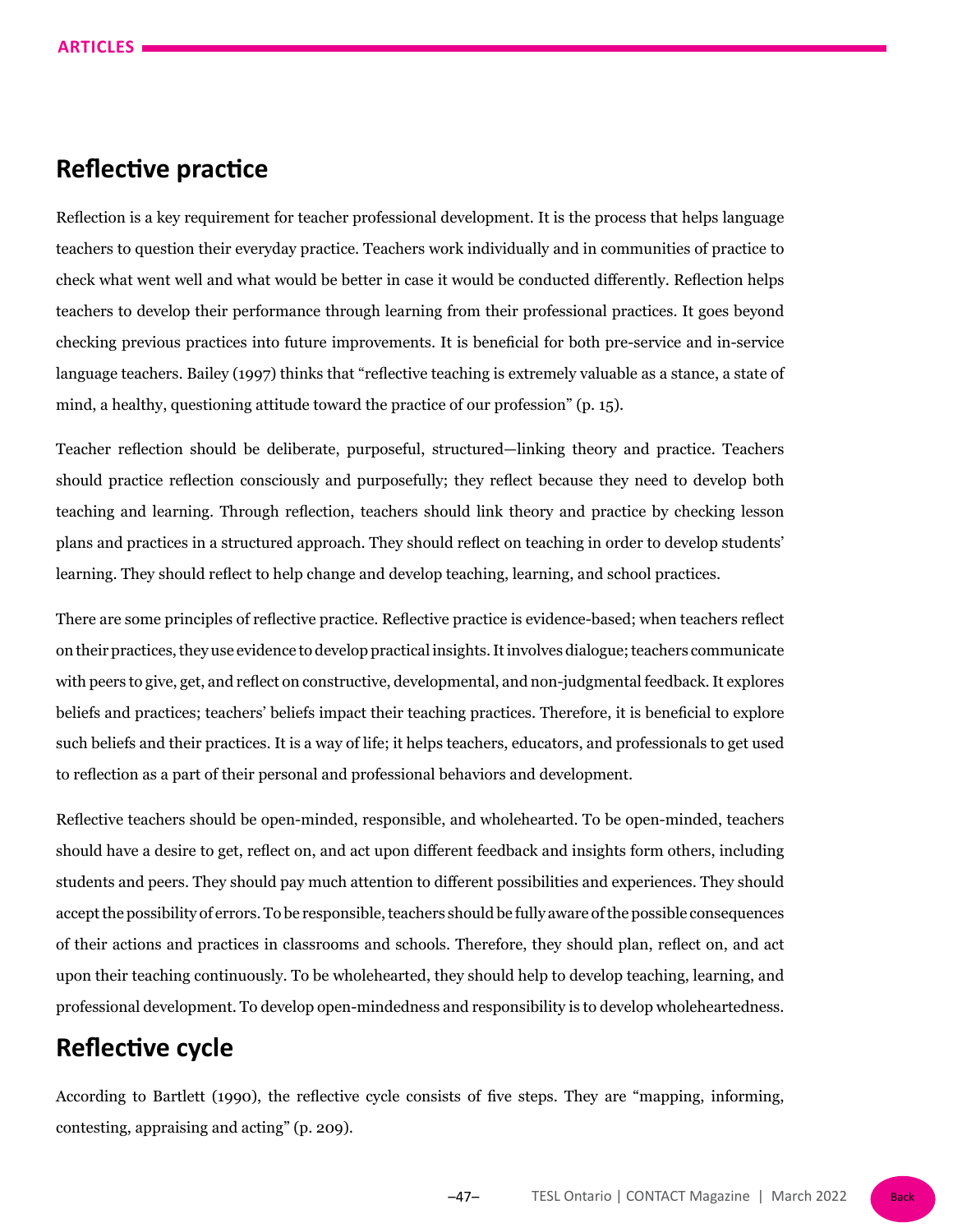- 1. At the mapping step, teachers observe their own teaching. They collect different evidence about their teaching by using different techniques. They answer the question, "What do we do as teachers?"
- 2. At the informing step, they look for the meaning behind teaching plans they have developed in the previous step by sharing their plans with peers. They answer the question, "What is the meaning of our teaching?"
- 3. At the contesting step, they try to find underlying reasons for their theory and practice. They answer the question, "How did we come this way?"
- 4. At the appraising step, they continue to find teaching alternatives. They answer the question, "How might we teach differently?"
- 5. At the acting step, they act according to the reflective insights they have developed throughout the reflective cycle steps. They answer the question, "What and how shall we teach?"

They should go by this cycle to keep reflective practice, teaching improvement and sustainable professional development.

There are some misconceptions regarding teacher reflection. Some teachers think that reflection takes too much time; however, they can do reflection in action during teaching. Some believe that the focus is on teachers only, but reflection helps to develop teaching, learning, and teacher professional development, as well. Some teachers think that reflection is a negative practice or process, but reflection is a cyclical process that helps to have positive and developmental impact on teachers and students. Finally, some teachers think that reflection is an individual process; really, there are different collaborative approaches and techniques for reflection. For example, teachers can do self-reflection, peer-reflection, and/or group reflection using different techniques. They can record and reflect on their lessons. They can do peer observation and reflect on their peers' classes. They can record their lessons and have discussion panels to reflect on their lessons regularly.

Reflective practice is beneficial for teachers, students, educational leaders, and supervisors.

- It helps to develop confident teachers who keep reflecting on and developing their practices.
- It helps to make sure teachers are responsible for themselves and their students as well throughout the teaching and learning processes.
- It helps to encourage innovation as reflective teachers find out, develop, and implement innovative solutions for different challenges.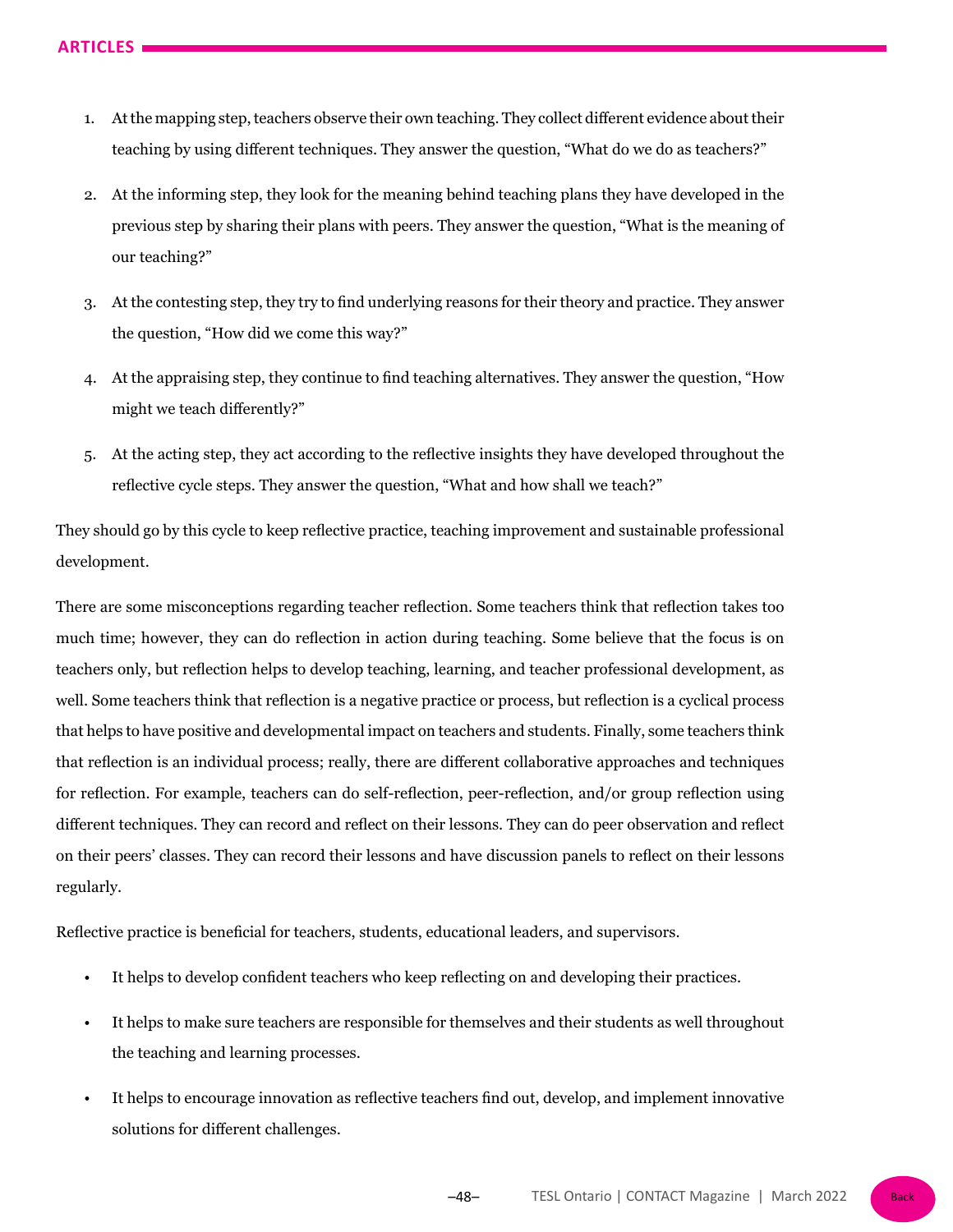It helps to encourage engagement of teachers and communities of practice using different individual, and collaborative reflective practice approaches, and techniques.

These approaches and techniques help teachers to get, give, share, reflect on, and act upon feedback. For example, a teacher is encouraged to reflect on a teaching challenge, solution, and opportunity every month. Then, they are encouraged to share their reflections with a peer. After that, teacher communities of practice meet in-person or virtually to reflect on common and uncommon teaching challenges, solutions, and opportunities.

# **Reflective approaches**

There are different approaches for teacher reflection. Reflection in action is teacher reflection during teaching. It happens during the lesson, so it helps to change the practice at the time of teaching. Reflection on action is teacher reflection after teaching. It happens after the lesson, so it helps to develop practice for the future. There are different techniques for teachers to reflect on their teaching. They are shared planning, peer observation, self-reports, autobiographies, journal writing, collaborative diaries, and recording lessons.

- Shared planning helps teachers to reflect on teaching and learning by getting support from peers to plan lessons together.
- Peer observation helps teachers to explore their teaching collaboratively. Therefore, they get critical reflection on their teaching.
- Self-reports help teachers to reflect on teaching by completing inventories or checklists that highlight their teaching practices during lessons. For example, teachers complete lesson checklists to reflect on their lesson planning and delivery.
- Autobiographies help teachers to reflect on their teaching career by keeping reflective and narrative records of their teaching professional experiences and progress. They help teachers to track their key professional successes, challenges, and future development.
- Journal writing helps teachers to reflect on teaching and professional development by keeping regular accounts of learning, teaching and professional development experiences. It helps teachers to reflect, share, and check back from time to time to see how different experiences, events, interactions, and sessions develop personal professional development. Journals can be written or virtual; they are more detailed than teacher autobiographies as the day-to-day teaching practice is the key focus.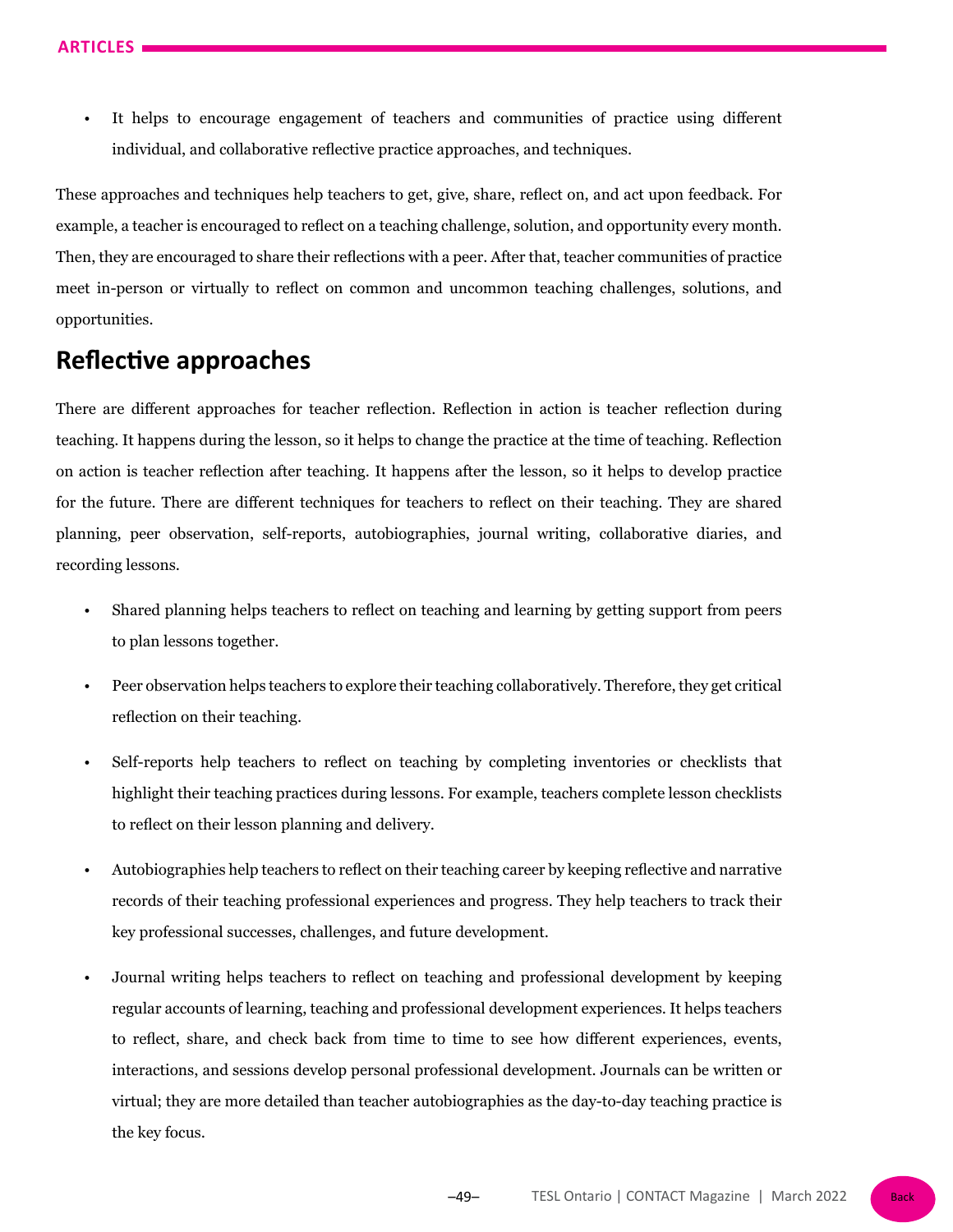- Recording lessons helps teachers to reflect on teaching and professional development by keeping audio or video recordings of different lessons. Audio or video recordings help to record the momentto-moment teaching processes as many things happen simultaneously in the classroom.
- Critical analysis helps teachers to reflect on teaching and learning by answering and reflecting on specific teaching situations or practices. Teachers analyze a situation or practice in order to develop future performance. For example, teachers are given a certain situation as a refractive prompt like "You have delivered a writing argumentative essay lesson for a class of thirty fifteenyear-old mixed-ability students. What went well? What would you do differently if you teach the same lesson again?"

## **Conclusion**

Teacher reflection is key for teaching and learning improvement and professional development. It is beneficial for teachers, students, educational leaders, and supervisors. It helps to link both theory and practice. It can be done in action during teaching or on action after teaching. Individual and group reflection approaches and techniques help teachers to check how their teaching has been delivered and how it will be delivered differently for future improvement. Teacher reflection should go systematically through a cycle of different steps. It helps to develop reflective teachers who are open-minded, responsible, and wholehearted. Reflective teachers are highly interested in and responsible for developing teaching, learning, and professional development, too. They help to initiate and sustain school improvement and educational change and development across classrooms and schools.

## **References**

- Bailey, K. M. (1997). Reflective teaching: Situating our stories. *Asian Journal of English Language Teaching, 7*, 1–19.
- Bartlett, L. (1990). Teacher development through reflective teaching. In J. C. Richards & D. Nunan (Eds.), *Second language teacher education* (pp. 202–214). Cambridge University Press.